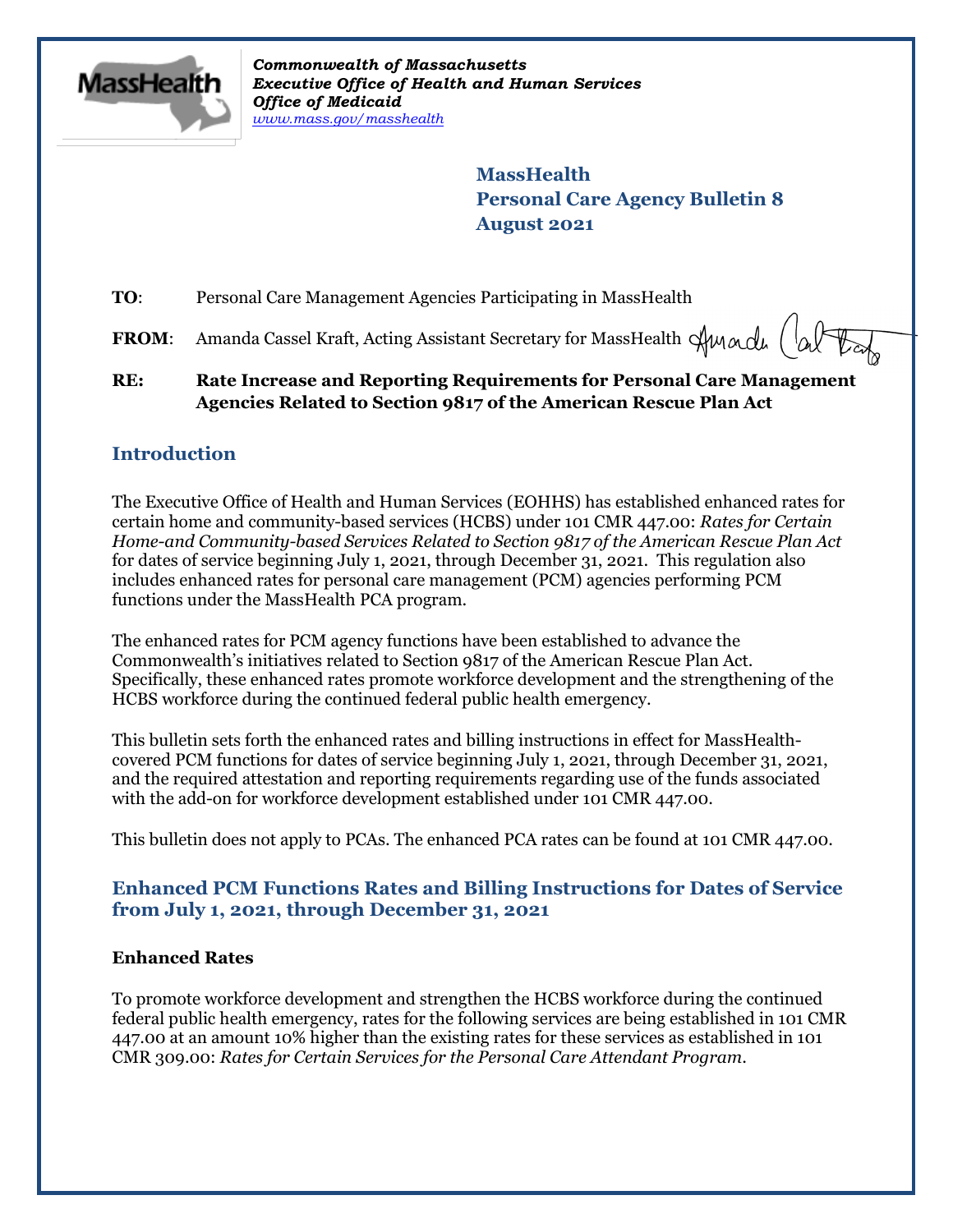# **MassHealth Personal Care Agency Bulletin 8 August 2021 Page 2 of 3**

| Code               | Unit        | Rate     | <b>Add-on</b> | <b>Total</b> |
|--------------------|-------------|----------|---------------|--------------|
| 99456              | Per Session | \$241.28 | \$24.13       | \$265.41     |
| 99456 TS           | Per Session | \$138.67 | \$13.87       | \$152.54     |
| T <sub>102</sub> 3 | Per Session | \$109.93 | \$10.99       | \$120.92     |
| T <sub>2022</sub>  | Per Session | \$53.63  | \$5.36        | \$58.99      |

### **Personal Care Management Services Rates**

#### **Service Provision**

All PCM agencies receiving enhanced funding must conduct personal care management functions in accordance with all applicable program requirements and regulations as set forth in 130 CMR 422.000: *Personal Care Attendant Services* and the PCM agency contract.

#### **Administrative and Billing Requirements**

All existing provider billing processes will remain in effect during the period of enhanced funding, beginning July 2021, through December 2021. Providers must submit claims according to policies and procedures set forth in applicable administrative and billing regulations and supporting guidance.

### **PCM Functions Rates for Dates of Service on or after January 1, 2022**

For dates of service on or after January 1, 2022, MassHealth will pay PCM agencies for personal care management functions at the rates established under 101 CMR 309.00.

### **Allowable Uses of Enhanced Funding**

PCM agencies will be required to use at least 90% of enhanced funds for the specific purposes of recruiting, building, and retaining their direct care and support workforce.

EOHHS guidance about allowable uses of the enhanced funding, including eligible direct care and support staff and categories of compensation, is available a[t www.mass.gov/doc/for-masshealth](https://www.mass.gov/doc/for-masshealth-providers-home-and-community-based-service-enhanced-rate-add-ons-using-american-rescue-plan-act-arpa-funding/download)[providers-home-and-community-based-service-enhanced-rate-add-ons-using-american-rescue](https://www.mass.gov/doc/for-masshealth-providers-home-and-community-based-service-enhanced-rate-add-ons-using-american-rescue-plan-act-arpa-funding/download)[plan-act-arpa-funding/download.](https://www.mass.gov/doc/for-masshealth-providers-home-and-community-based-service-enhanced-rate-add-ons-using-american-rescue-plan-act-arpa-funding/download)

### **Attestation and Spending Report**

As a condition of receipt of these additional funds, eligible PCM agencies must complete an attestation assuring EOHHS that they will use at least 90% of the funds for HCBS workforce development and submit a spending report to EOHHS that accounts for how the enhanced funds were used.